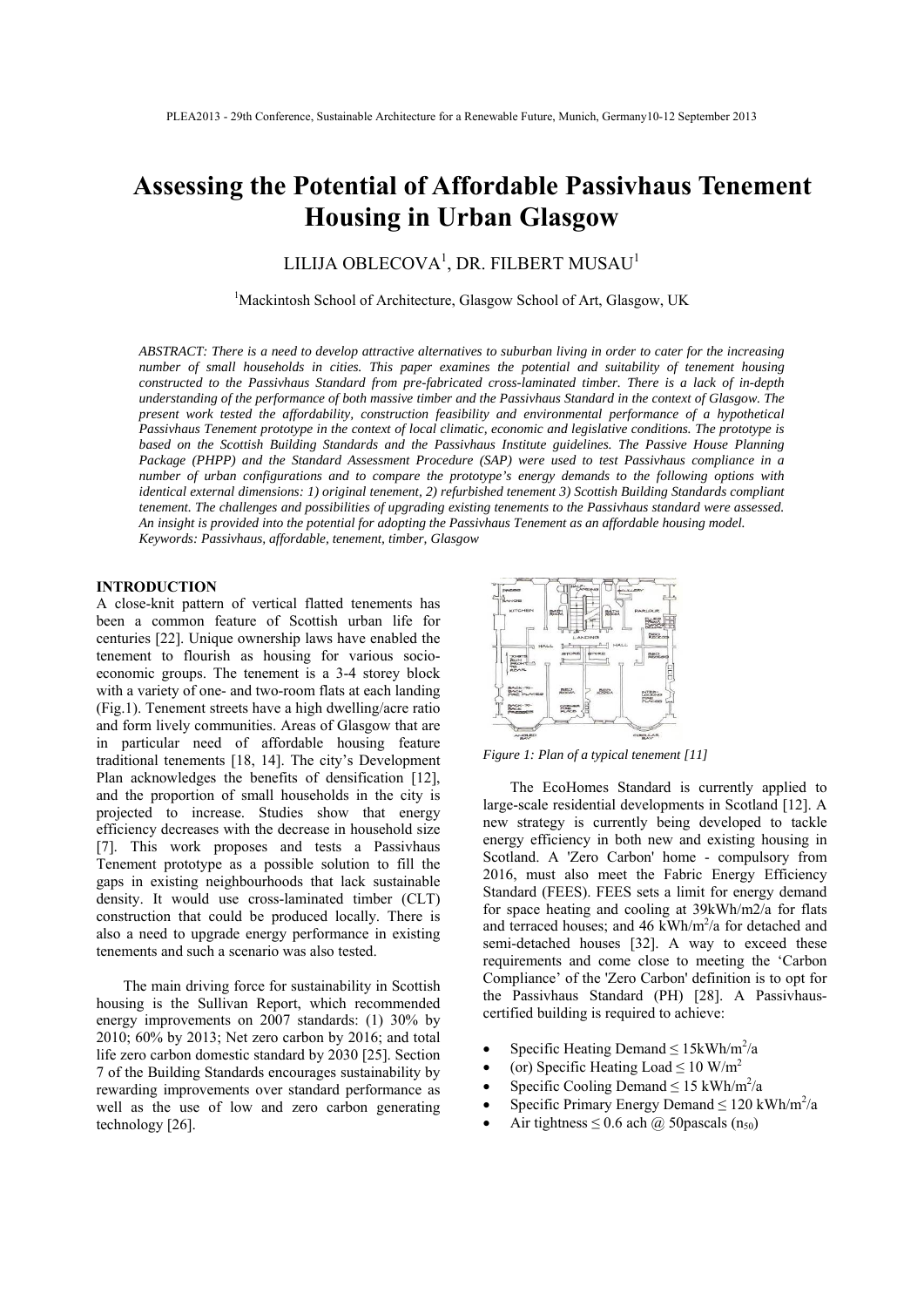A way to achieve this is to use the Passivhaus guideline targets for U-values; thermal bridging; and whole house mechanical ventilation with heat recovery (MVHR). The Passive House Planning Package (PHPP) software should be used to verify the predicted performance at all stages [8, 23]. Only upon final certification can a building claim the Passivhaus Standard. An Area to Surface (A/V) ratio of 0.7 or less is considered favourable for Passivhaus [19]. That of the existing tenement blocks is 0.38 and 0.49 if one considers the common close as external – giving a considerable advantage over single-family houses.

Adoption of the Passivhaus Standard in the UK has been slow, and there is lack of a developed market and suitable local products. The standard is not recognised as an alternative route to compliance with UK's Building Regulations, and it is up to the industry to transform the market. There is also lack of in-depth understanding of its performance in the context of the tenement typology. The present work tested the affordability, construction feasibility, and environmental performance of a hypothetical Passivhaus Tenement in the context of local climatic, economic, and legislative conditions.

## **THE PROPOSED PASSIVHAUS TENEMENT**

Timber frame dominates housing construction in Scotland [10], but pre-fabricated kits are also available. Cross-laminated timber (CLT) is proposed for the Passivhaus Tenement. It comes in panels with softwood plank layers stacked on top of each other at right angles and glued together under pressure. CLT panels have good thermal properties ( $\lambda = 0.13$  W/mK); and walls, floors and roofs can be pre-fabricated, reducing the whole-life costs and time on site [30]. Pre-fabrication makes thermal bridge-free and air-tight construction easier to achieve compared to conventional tenements. Based on 300m<sup>3</sup> of cross-laminated timber calculated for the proposed Passivhaus Tenement, it can potentially store 70 tonnes of locked-in carbon in its structure [17].

A notable precedent of the proposed Passivhaus Tenement is a certified scheme at Mühlweg Street, Austria [33]. It has 70 affordable flats within four crosslaminated timber 4-storey blocks – total  $6,750$  m<sup>2</sup> at 1,065 EUR/m<sup>2</sup>. This cost was achieved largely through economies of scale and numerous subsidies from product manufacturers. The project uses a centralised mechanical ventilation system with heat recovery located in the attic, and the same is proposed for the Passivhaus Tenement prototype. The adoption of both Passivhaus and solid timber construction in UK has been slow. The only identified project that combines the two is an up-market development in London (Nash Terrace, 4orm architects, 2010).

## **ENERGY AND CO<sub>2</sub> PERFORMANCE OF THE PASSIVHAUS TENEMENT**

To put the proposed prototype in context, four scenarios were modelled to assess their specific annual heating demand and their Dwelling  $CO<sub>2</sub>$  Emission Rate (DER): Original tenement (1), Refurbished tenement (2), Building Standards tenement from cross-laminated timber (CLT) (3), and Passivhaus Tenement (4). The modelling was done using two software packages - the 'Passive House Planning Package' (PHPP), and UK 'Government's Standard Assessment Procedure for Energy Rating of Dwellings' (SAP) [15]. SAP is a mandatory Building Standards compliance assessment tool for all new buildings. Version 'FSAP 2009' [27] was used to perform SAP calculations and to determine 'Ene 1' and 'Ene 2' Credits for the EcoHomes standard. Unlike PHPP, where the whole tenement was modelled, an area-weighted figure was obtained from separate flat simulations. It is worth noting that flats cannot achieve Passivhaus certification separately [9]. External dimensions (Fig.2) were kept constant leaving internal floor areas and ceiling heights to vary based on their construction. In PHPP, the exterior dimensions of the thermal envelope are always used and the treated floor area required in calculations excludes all walls [8]. In SAP, internal dimensions of walls are used and the floor area includes the footprint of partitions [15]. The common close of the tenement is not considered in SAP calculations. In PHPP simulation, it can only be omitted when it falls outside of the thermal envelope. The calculations for the proposed Passivhaus Tenement omitted the stairwell.



*Figure 2: 3D View and floor plan of a typical tenement with the external dimensions of the envelope modelled in this study* 

The prototype was based on a typical pre-1919 stone walled tenement (Fig.1) with external wall thickness of 600mm [5] and the plan scaled up to conform. As the unheated common stairwell was omitted from the thermal envelope (Fig.2), the walls and doors facing the close were considered semi-external, with a corresponding reduction factor used in calculating their U-values [15]. Further adjustments were made to the overall floor and exterior wall areas to exclude the close before supplying the figures to both SAP and PHPP. Wall build-ups were modelled in 'Dynamic Thermal Property Calculator' [1] to provide specific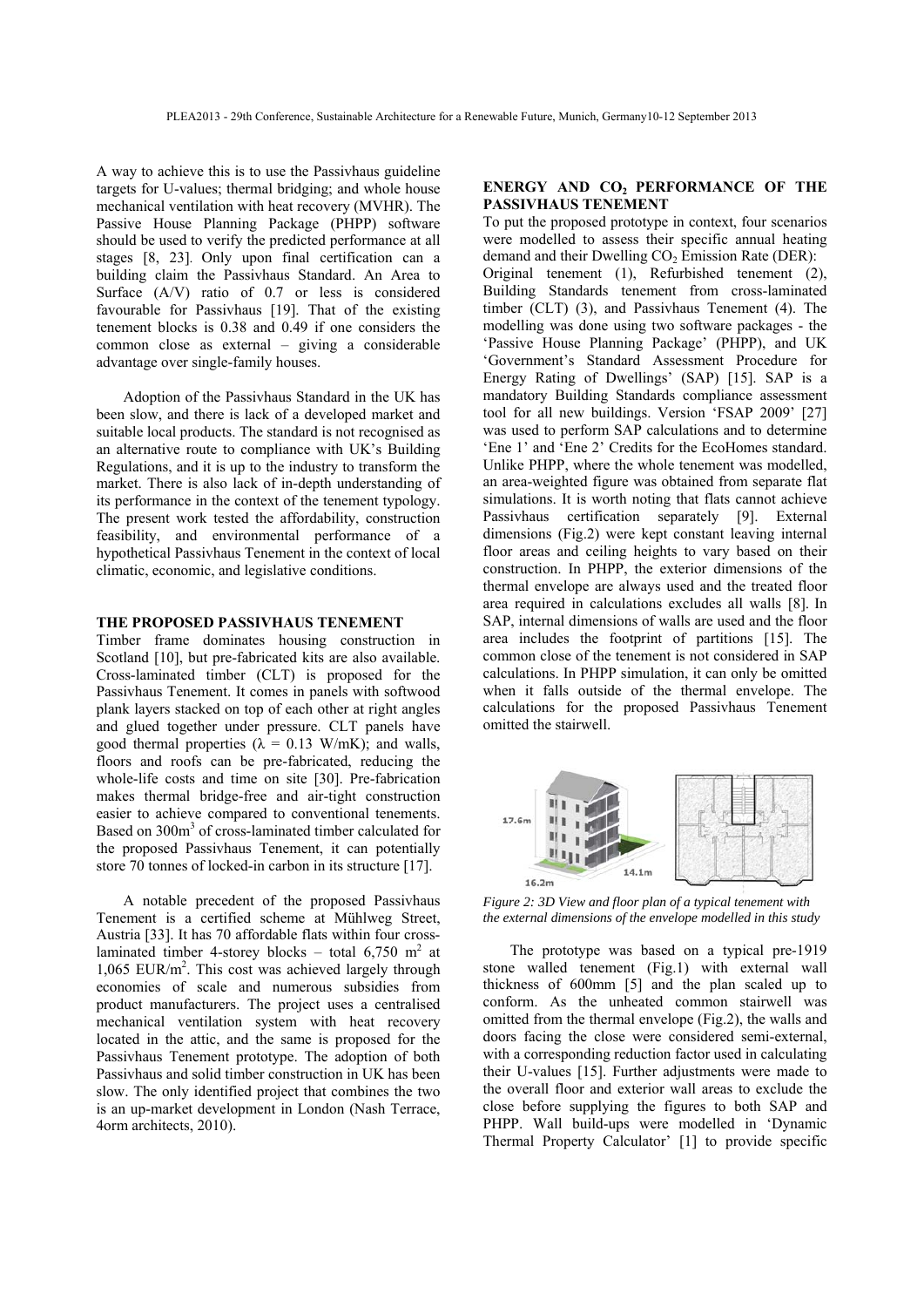kappa-values for input into SAP. Taken as a whole, the values were a little above the average thermal mass parameter. In PHPP, default values for 'high' (Scenarios 1, 2) and 'medium' (Scenarios 3, 4) were used. An allowance for thermal bridging in SAP was based on the total exposed surface area. In PHPP, lengths of geometric thermal bridges were kept constant, with the coefficient changing according to scenario.

To cover the worst-case scenario, a free-standing tenement was modelled, and in the SAP simulations 'heavy' overshadowing was selected. In PHPP a row of tenements was placed in front of all windows at the minimum allowed distance of 18m [13]. Since 60% of glazing in traditional tenements is located at the front, north-facing orientation was chosen for it. The best-case scenario was also modelled for comparison. Individual tenements were assumed to have gas boilers for space heating and a communal solar hot water system supplemented by individual gas boilers.

## **Scenarios 1, 2: Original and Refurbished Tenements**

U-values for external walls were based on in-situ measurements, 1.1  $W/m^2K$  [2]. The U-value for the close wall,  $0.76$  W/m<sup>2</sup>K, is an average of the values by Baker [2], subjected to the reduction factor as described previously. U-values of the roof, floor and windows were taken as 1.6, 0.6 and 4.8  $W/m^2K$  [5]. Due to the lack of data on the typical air-tightness of the original tenement, a value of  $10 \text{ m}^3/\text{h}^* \text{m}^2$  at 50 Pa was assumed. For Scenario 2, the original tenement was improved to take it closer to Package 1 of the Building Standards, without too much disturbance to the fabric. Windows were double-glazed and the air permeability was lowered to 7. Loft insulation helped to achieve 0.13  $W/m<sup>2</sup>K$  and the roof was fitted with 35m<sup>2</sup> of evacuated tube collectors.

## **Scenario 3: Building Standards + CLT**

The 'whole dwelling approach' to energy use was adopted in the Building Standards to allow greater design flexibility. It focuses on the calculated  $CO<sub>2</sub>$ emissions (Dwelling Emission Rate, DER) not exceeding the target carbon emissions (Target Emission Rate, TER) for a 'notional dwelling' [5]. A simplified approach which avoids the mandatory SAP calculations is to design the building to one of the 'packages' defined in clause 6.1.2. 'Package 1' was used for this study. It specifies U-values, air permeability of  $7 \text{ m}^3/\text{m}^2$ h, y-value of  $0.08$  W/m<sup>2</sup>K and glazing solar energy transmittance of 0.63. The thermal conductivity of insulation was set at 0.035 W/mK. Achieving the target U-values with 96mm of CLT reduces the thickness of external walls to 315mm. However, as the common stairwell was outside the thermal envelope, the walls of the close had to be treated as fire-rated, acoustically-isolated semi-external walls, increasing their thickness, but still saving  $26 \text{ m}^2$ 

of total floor area compared with the original tenement. Simulation results showed that the simplified approach would not cover the worst-case scenario. Without modifying the thickness of insulation, compliance with the Building Standards and a 2% reduction of Dwelling Emission Rate/Target Emission Rate could be achieved by increasing the g-value to 0.72, improving the air permeability to 5  $\text{m}^3/\text{m}^2$ h (minimum before mechanical ventilation is required) [26] and almost eliminating thermal bridging (Fig.3).



*Figure 3: Achieving Building Standards compliance in worst and best case scenarios: DER, TER and % Reduction* 

**Scenario 4: Building Standards + CLT + Passivhaus** The guidelines for the Passivhaus Standard were used. Passive House Planning Package modelling for an occupancy of 16 people showed that this does not yield a working PH in the worst case scenario, unless the tenement is adjacent to at least one other (Table 1).

*Table 1: Effect of terracing on PH compliance of a tenement designed to guideline specifications. (A = PH Tenement (Guidelines):*  $B = Adjacent to 1$ :  $C = Terrace$ ).

|                                                        | $A \cap R \cap C$ |  |
|--------------------------------------------------------|-------------------|--|
| Specific Space Heating Demand ( $kWh/m^2/a$ ) 25 22 18 |                   |  |
| Heating Load $(W/m^2)$                                 | $11 \t10 \t9$     |  |
| Specific Primary Energy Demand*<br>$(kWh/m^2/a)$       | 81 77 73          |  |

To ensure suitable performance in all configurations, either the efficiency of MVHR had to be raised to the best practice standard of 85% [6], or airtightness had to be improved to 0.3ac/h. A combination of improvements (Table 2) to the baseline specification for the Passivhaus prototype ensured workability at the maximum allowed U-values. External walls became 370mm thick, saving  $4m^2$  compared to the original construction within identical external dimensions. Passivhaus demands the addition of MVHR, and no extra space would be required, as the vertical riser for centralised distribution could be positioned in the storage cupboard. The thickness of the floors, however, had to be increased to house air ducts, which reduced the total treated volume.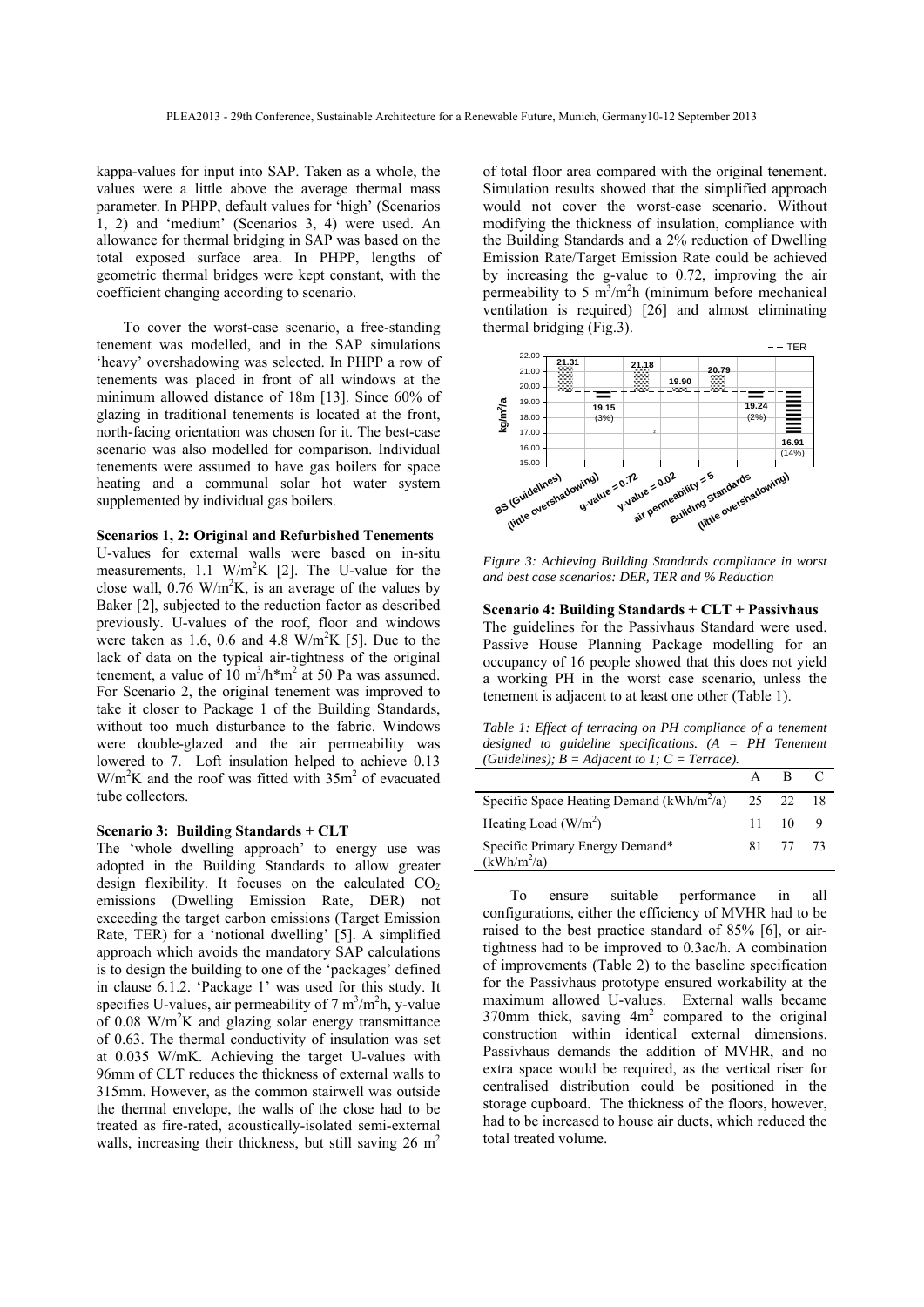*Table 2: Development of Passivhaus-compliant prototype using Passive House Planning Package (A = PH Tenement (Guidelines); B = Higher g-value (0.68); C = Better MVHR Efficiency (85%); D = Lower Specific Fan Power (1); E = Better air-tightness (0.3); F = Passivhaus)* 

|                                                          | $\sim$ $\sim$ |  |  |                |  |     |
|----------------------------------------------------------|---------------|--|--|----------------|--|-----|
|                                                          |               |  |  |                |  |     |
| Specific Space Heating<br>Demand (kWh/m <sup>2</sup> /a) |               |  |  | 25 24 23 25 23 |  | -20 |
| Heating Load $(W/m^2)$                                   |               |  |  | 11 11 10 11 10 |  |     |
| Specific Primary Energy<br>Demand* $(kWh/m^2/a)$         | 81.           |  |  | 80 78 79 79    |  |     |

*\* includes Domestic Hot Water, Heating, Cooling, Auxiliary and Household Electricity. It expresses energy in primary units, depending on fuel type used.*

## **RESULTS AND DISCUSSION**

## **Compliance Check**

To check the performance of the four scenarios against the Building Regulations, their Dwelling Emission Rate (DER) was compared with the Target Emission Rate (TER) based on values taken from the Standard Assessment Procedure (SAP). As expected, the results show that the first two scenarios are far from reaching the benchmark while the Passivhaus Tenement exceeds it (Fig. 4). The DER taken from SAP was then evaluated against comparable  $CO<sub>2</sub>$  emissions estimated by Passive House Planning Package (taken from the 'PE Value' worksheet). SAP underestimates the benefits of high insulation, air-tightness and efficiency of MVHR systems [24], which could explain the shift in value domination in the last scenario (Fig. 5).



 *Figure 4: Dwelling Emission Rate (DER), Target Emission Rate (TER) and % Reduction* 



*Figure 5: Total CO2 Emissions Equivalent (no household applications) – SAP (DER) & PHPP results* 

While the Building Standards tenement could get 9 EcoHomes credits for 'Ene 1' category, Passivhaus could obtain at least 11 [4]. EcoHomes category 'Ene 2' credits are assigned for low heat loss parameters, and Passivhaus would have also gained more credits (Fig. 6).



*Figure 6: Heat Loss Parameter and EcoHomes Ene 2 Credits (based on SAP calculations)* 

## **Specific Annual Heating Demand**

Due to inherent differences in the approach to internal heat gains calculations, results from PHPP tend to be higher than SAP results [31], which was confirmed in this study (Fig.7).



*Figure 7: Specific Annual Space Heating Demand and Fabric Energy Efficiency – SAP and PHPP results* 



*Figure 8: Specific Annual Space Heating Demand Variations (per flat type, as modelled in SAP) (Author)* 

Although the worst case scenario falls short of the 39 kWh/m<sup>2</sup>/a set by the Fabric Energy Efficiency Standard, a detached north-facing Passivhaus Tenement would meet it without overshadowing. The typical tenement has 4 flat types and their specific annual space heating demand varies greatly (Fig. 8). This is especially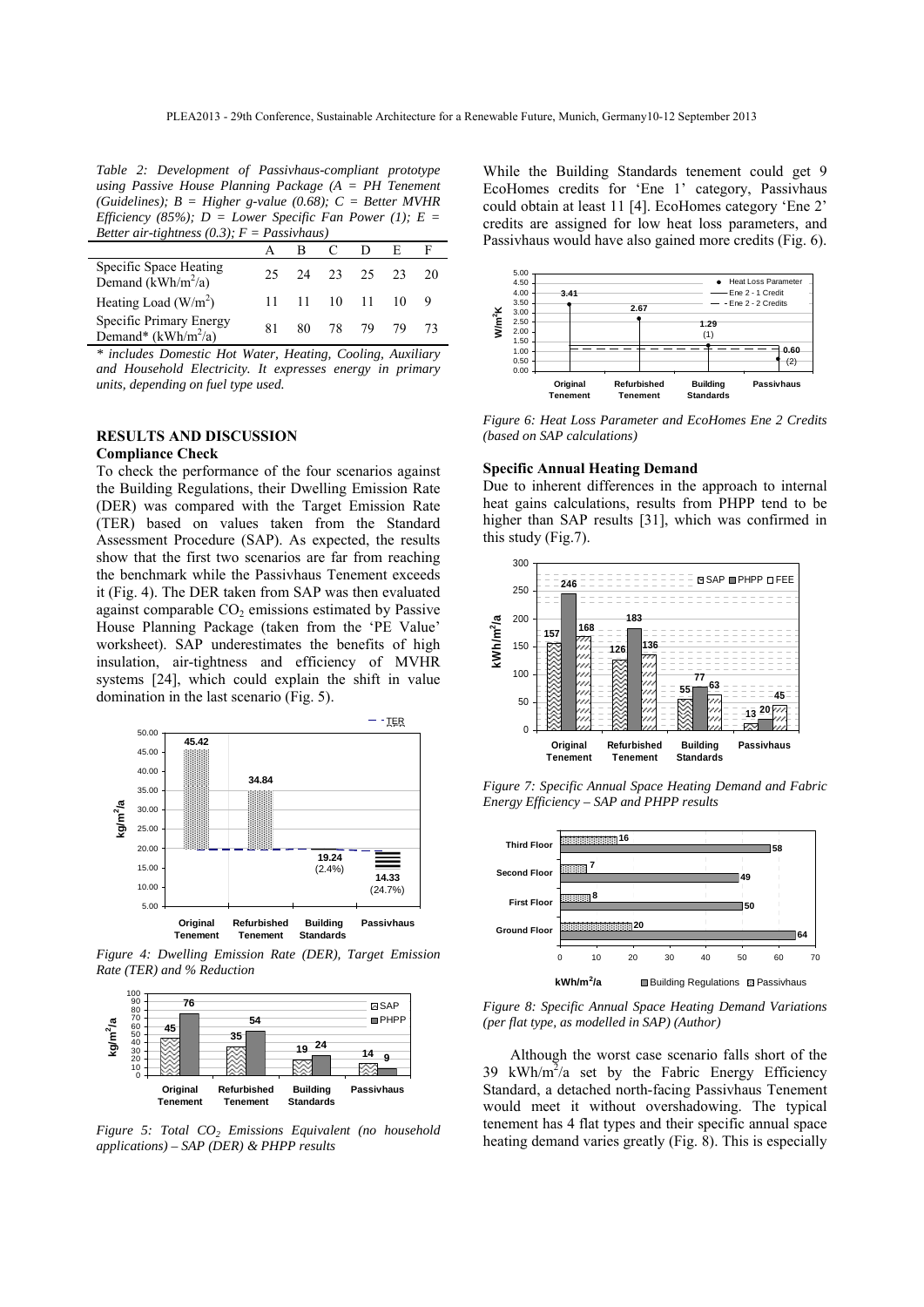noticeable in the Passivhaus, where the demand of midfloor flats is less than a half of that of ground or top floor flats, which is offset by the centralised MVHR, which spreads heating across the flats. Fig. 9 shows the estimated increase in the associated electricity usage.



*Figure 9: Specific Annual Space Heating and Auxiliary Electricity Demand (comparison of SAP and PHPP)* 

Having ensured that the prototype works in the worst-case scenario, the orientation was changed and street width was increased to test the effect of improved solar exposure. The results (Table 3) show significant benefits of solar gains for south-facing Passivhaus tenements.

*Table 3: Difference in specific annual heating demand (kWh/m2 /a) depending on orientation and street width (PHPP results*).  $\bullet = 18$ m and  $\angle \neq = 100$ m.

|       |     | Original |     | Refurbished |    | <b>Bldg Stds</b> |    | Passivhaus |  |
|-------|-----|----------|-----|-------------|----|------------------|----|------------|--|
|       |     | Tenement |     | Tenement    |    | Tenement         |    | Tenement   |  |
|       |     |          |     |             |    |                  |    |            |  |
| North | 246 | 241      | 183 | 179         | 77 | 73               | 20 | 19         |  |
| South | 246 | 240      | 182 | 178         | 77 | 72               | 19 | 15         |  |
| West  | 246 | 244      | 183 | 181         | 77 | 75               | 20 | 18         |  |
| East  | 246 | 244      | 183 | 181         | 78 | 75               | 20 | 18         |  |

## **Effect of Urban Configurations**

The Passivhaus Tenement was modelled adjacent to one and two other tenements, achieving savings of 3 and 7  $kWh/m<sup>2</sup>/a$  respectively (Table 4), assuming no heat loss through party walls. Table 4 also shows the effects of the partially exposed party walls when the tenements are located on a hill. A half a storey (2.2 m) change in level was assumed between adjacent tenements.

*Table 4: Effect of terracing and hillside terracing on the performance of Passivhaus Tenement (PHPP results) (A = PH Tenement; B =Adjacent to 1; C =Terrace; D =Adjacent to 1 lower; E =Adjacent to 1 higher; F =Hillside Terrace* 

| $i\sigma\kappa\sigma$ , $E = i\omega\mu\sigma\sigma\kappa\omega$ to 1 $i\omega\kappa\kappa\sigma$ , 1 $-$ 11 $i\omega\sigma\kappa\omega\sigma$ 1 $\sigma\tau\kappa\sigma\sigma\sigma$ |    |       |                |     |    |    |  |  |
|---------------------------------------------------------------------------------------------------------------------------------------------------------------------------------------|----|-------|----------------|-----|----|----|--|--|
|                                                                                                                                                                                       |    | A R C |                |     |    |    |  |  |
| Specific Space Heating<br>Demand $(kWh/m^2/a)$                                                                                                                                        |    |       | 20 17 13 17 17 |     |    |    |  |  |
| Heating Load $(W/m^2)$                                                                                                                                                                |    |       | 8 7 8          |     |    |    |  |  |
| Specific Primary Energy<br>Demand $(kWh/m^2/a)$                                                                                                                                       | 73 | 69.   | 65.            | -69 | 69 | 65 |  |  |

Overall, the results show that the clustering of small households in Passivhaus Tenements would deliver significant savings. To improve the performance of the prototype, the pitch of the roof could be changed to optimise the efficiency of solar thermal collectors. Treating the close walls as external and achieving the necessary U-values without applying any reduction factors would deliver further energy savings. Common barriers to achieving low carbon targets in Europe include the lack of locally available standard solutions, skills and knowledge [20]. A demonstration Passivhaus Tenement in Glasgow could address this gap and could serve as a practical testing lab, becoming an open-source prototype that stakeholders could share, directing savings on the design fees to specifying better components. It could also be a vehicle to disseminate the skills required in the market, particularly the training of builders to improve their workmanship for better airtightness and low thermal bridging.

In Germany, Passivhaus construction costs around 3% to 8% extra compared to typical alternatives [3]. In the previous decade the figures reported in Germany and Austria were 10-15% [16]. One of the first Passivhaus projects in the UK was 14% more expensive than a house built to the 2010 Building Regulations [21]. This was a one-off project which did not benefit from the economies of scale. Among the additions required to bring a cross-laminated timber tenement from the Building Standards level to Passivhaus are 1300m<sup>2</sup> of 50mm thick insulation and a MVHR system. An assumed 5% increase on the base construction cost of £1400/m2 (derived from UK case studies of CLT construction [29]), yields a rate of £1470/ $m^2$ . Social housing associations own a significant proportion of tenements in Glasgow and it is government subsidies that determine their budgets. Glasgow City Council allocates an estimated  $£700/m<sup>2</sup>$  to housing associations, which only covers half of the predicted Passivhaus Tenement cost. This suggests that such associations would find it difficult to build Passivhaus Tenements if costs remain high, unless they are really successful at developing their assets.

#### **CONCLUSION**

A tenement constructed to minimum Passivhaus specifications exceeds the Building Standards but is not able to meet the criteria required for Passivhaus certification in the worst-case orientation and overshadowing scenario. Best practice improvements ensure that it not only meets Passivhaus-criteria, but also gains a minimum of eleven credits for EcoHomes Ene 1 and two for Ene 2. By exceeding the target emission rate (TER) of the 2011 Building Standards by at least 24%, the proposed Passivhaus Tenement is in good position to achieve the 60% reduction required from 2013 and the Fabric Energy Efficiency Standard compulsory from 2016. Even though the heating demand varies between flats, a centralised mechanical ventilation with heat